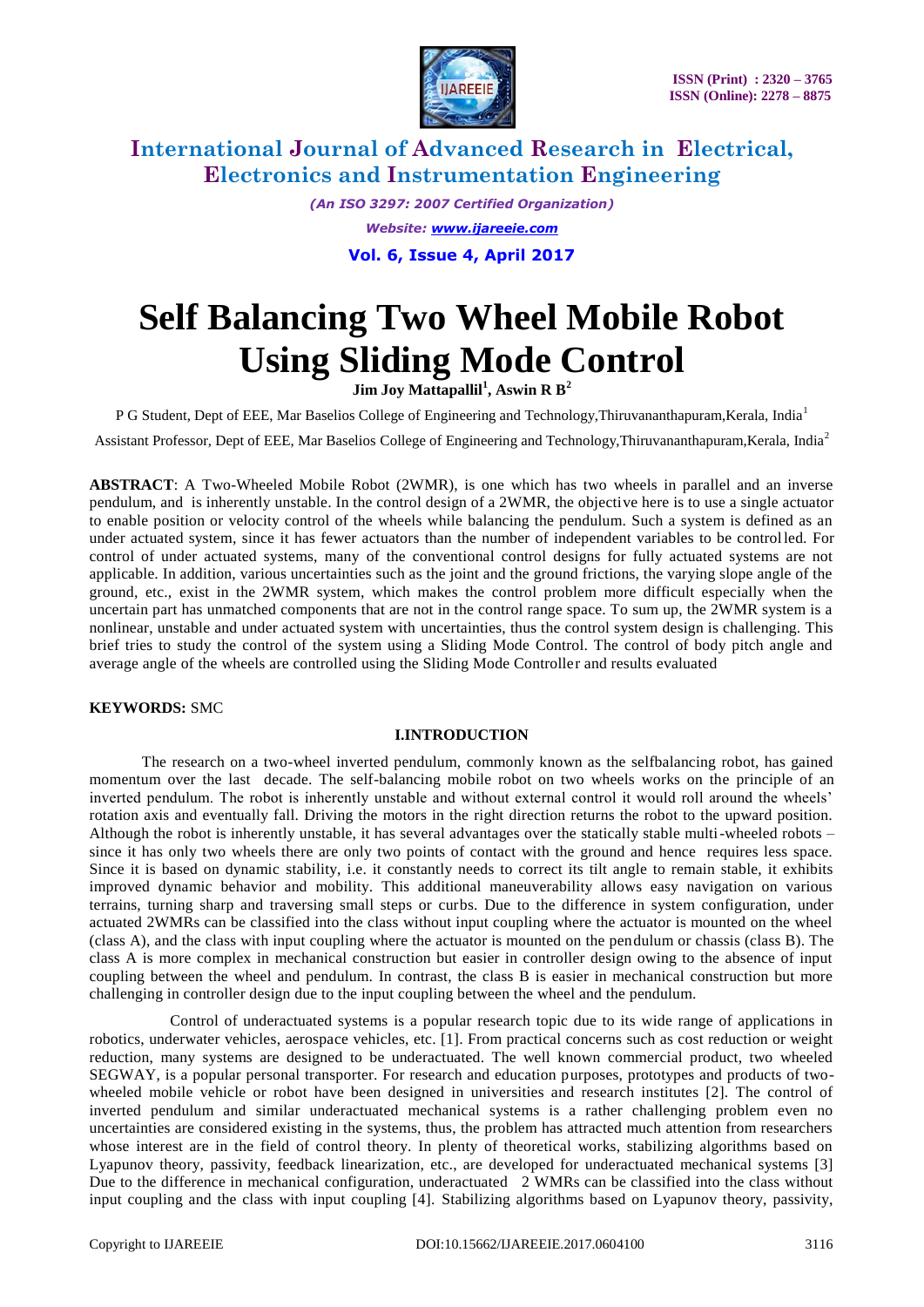

*(An ISO 3297: 2007 Certified Organization)*

*Website: www.ijareeie.com*

#### **Vol. 6, Issue 4, April 2017**

feedback linearization, etc., are developed for underactuated systems in absence of uncertainties [5]–[7]. The controller design and stability prove are based on the accurate mathematical models without considering any uncertainties. However, uncertainties and model mismatch between the nominal mathematical models and the reallife plants are inevitable. Real-time control of 2 WMRs and similar underactuated systems are presented in [8]. In [9] a novel adaptive output recurrent cerebellar model articulation controller is proposed, which is a model free design. Functions are used to approximate the system model, thus, the designed control algorithm is complex in mathematics and not evident in physics idea, furthermore, there are plenty of controller parameters to be determined. In [10], a fuzzy traveling and position control algorithm is proposed, however it is limited applicable to the 2 WMR without input coupling.

This paper is divided into four sections. Section II describes the system modeling of a Two wheeled Mobile Robot (2WMR). Section III describes the controller formulation. Section IV illustrates the simulation results. Section V discusses a few conclusions.

#### **II SYSTEM DESCRIPTION MODELING OF A TWO WHEELED MOBILE ROBOT**

 In order to control the dynamic trajectory of the 2WMR, a mathematical model of the same is required to specify how the control variables affect the position and orientation of the robot. The Fig 1represents a two wheeled inverted pendulum model. The 2WMR used for this study has the following elements: NXT block, which is the heart of the robot, a gyroscopic sensor, which measures the speed of inclination of the robot, and allows to estimate the angle Ψ; and two electric actuators (left and right wheels) with encoders, which measure the angular position of the wheel  $\theta$  and estimate its speed  $\dot{\theta}$ . The model equations are obtained by Lagrange method. The model has four states and two inputs. The states are: the body pitch angle Ψ and the average angular position of the wheels  $\theta$  and their respective velocities. The system inputs are the motor



Figure. 2 Side view and plane view of two-wheeled inverted pendulum

 $\psi$ : body pitch angle  $\qquad$  θl,r : wheel angle (l,r indicates left and right)  $\qquad$  θml,r : DC motor angle voltages  $U_1$  and  $U_2$ , which are the inputs to the left and right wheels.. Figure 2 shows side view and plane view of it. The coordinate system used in Fig 2. Motion equations of two-wheeled inverted pendulum is described in Figure 2.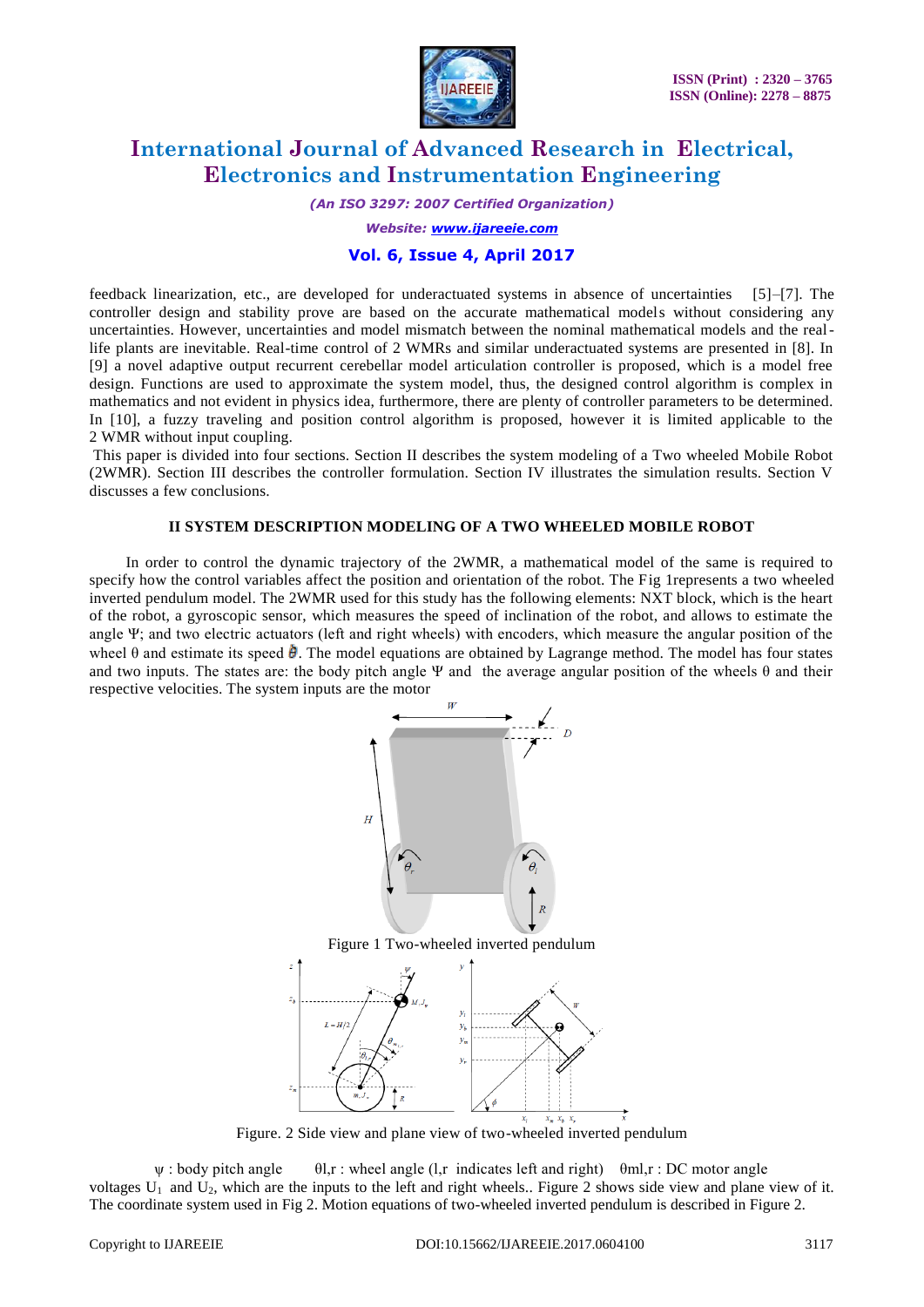

*(An ISO 3297: 2007 Certified Organization)*

*Website: www.ijareeie.com*

### **Vol. 6, Issue 4, April 2017**

#### A. MOTION EQUATIONS OF TWO-WHEELED INVERTED PENDULUM

We can derive motion equations of two-wheeled inverted pendulum by the Lagrangian method based on the coordinate system in Figure 3.2. If the direction of two-wheeled inverted pendulum is in x-axis positive direction at  $t=0$ , each coordinates are given as the following equations from

$$
(\mathbf{x}_{\mathbf{m}}, \mathbf{y}_{\mathbf{m}}, \mathbf{z}_{\mathbf{m}}) = (\mathbf{R}\theta\cos\emptyset, \mathbf{R}\theta\sin\emptyset, \mathbf{R})
$$
\n(1)

$$
(\theta,\emptyset) = \left(\frac{1}{2}(\theta_1 + \theta_r), \frac{R}{W}(\theta_r - \theta_l)\right)
$$
\n(2)

$$
(\mathbf{x}_1, \mathbf{y}_1, \mathbf{z}_1) = \left(\mathbf{x}_m - \frac{\mathbf{w}}{2}\sin\theta, \mathbf{y}_m + \frac{\mathbf{w}}{2}\cos\theta, \mathbf{z}_m\right) \tag{3}
$$

$$
\left(\mathbf{x}_{\mathbf{r}}^{\prime}, \mathbf{y}_{\mathbf{r}}^{\prime}, \mathbf{z}_{\mathbf{r}}\right) = \left(\mathbf{x}_{\mathbf{m}} + \frac{\mathbf{w}}{2}\sin\theta^{\prime}, \mathbf{y}_{\mathbf{m}} - \frac{\mathbf{w}}{2}\cos\theta^{\prime}, \mathbf{z}_{\mathbf{m}}\right) \tag{4}
$$

$$
(x_b, y_b, z_b) = (x_m + L\sin\psi\cos\theta, y_m - L\sin\psi\sin\theta, z_m + L\cos\psi)
$$
 (5)

The translational kinetic energy  $T_1$ , the rotational kinetic energy  $T_2$ , the potential energy U are

$$
T_1 = \frac{1}{2}m(\dot{x}_1^2 + \dot{y}_1^2 + \dot{z}_1^2) + \frac{1}{2}m(\dot{x}_r^2 + \dot{y}_r^2 + \dot{z}_r^2) + \qquad \frac{1}{2}M(\dot{x}_b^2 + \dot{y}_b^2 + \dot{z}_b^2)
$$
(6)

$$
T_2 = \frac{1}{2} J_w \dot{\theta}_1^2 + \frac{1}{2} J_\psi \dot{\theta}_r^2 + \frac{1}{2} J_\psi \dot{\psi}^2 + \frac{1}{2} J_\emptyset \dot{\phi}^2 + \frac{1}{2} n^2 J_m (\dot{\theta}_1 - \dot{\psi})^2 + \frac{1}{2} n^2 J_m (\dot{\theta}_r - \dot{\psi})^2 \tag{7}
$$

$$
U = mgz_1 + mgz_r + Mgz_b \tag{8}
$$

The fifth and sixth term in  $T_2$  are rotation kinetic energy of an armature in left and right DC motor. The Lagrangian L has the following expression.

$$
L = T_1 + T_2 + U \tag{9}
$$

We use the following variables as the generalized coordinates.

- θ : Average angle of left and right wheel
- ψ : Body pitch angle
- $\phi$ : Body yaw angle

Lagrange equations are the following<br> $\frac{d}{dt} \left( \frac{\partial L}{\partial \theta} \right)$ 

$$
\left(\frac{\partial L}{\partial \theta}\right) - \frac{\partial L}{\partial \theta} = F_{\theta} \tag{10}
$$

$$
\frac{d}{dt}\left(\frac{\partial L}{\partial \dot{\psi}}\right) - \frac{\partial L}{\partial \psi} = F_{\psi} \tag{11}
$$

$$
\frac{\mathrm{d}}{\mathrm{d}\mathrm{t}} \left( \frac{\partial \mathrm{L}}{\partial \dot{\phi}} \right) - \frac{\partial \mathrm{L}}{\partial \phi} = \mathrm{F}_{\phi} \tag{12}
$$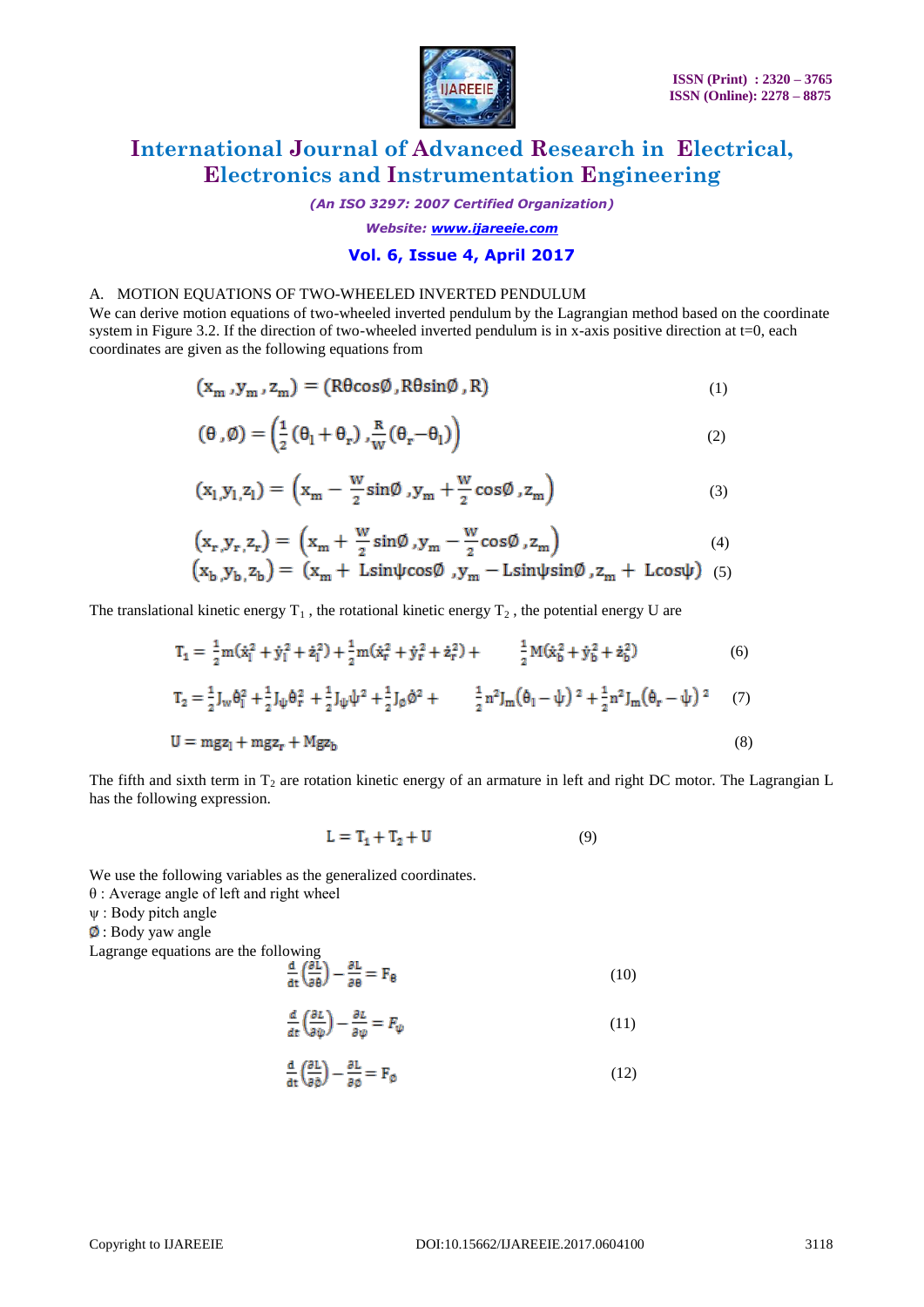

*(An ISO 3297: 2007 Certified Organization)*

*Website: www.ijareeie.com*

### **Vol. 6, Issue 4, April 2017**

We derive the following equations by evaluating eqn 10 to 12

 $F_{\theta} = [(2m + M)R^2 + 2J_w + 2n^2J_m]\ddot{\theta} + (MLR\cos\psi - 2n^2J_m)\ddot{\psi} - MLR\dot{\psi}^2\sin\psi - [(2m + M)R^2\theta +$ (13)MLRsinul<sup>d2</sup>  $F_{\psi} = (MLR \cos \psi - 2n^2 J_m)\ddot{\theta} + (ML^2 + J_{\psi} + 2n^2 J_m)\ddot{\psi} - Mgl \sin \psi - (MLR\theta + ML^2 \sin \psi)\dot{\phi} \cos \psi$  $F_{\emptyset} =$ (14)  $\left[\frac{1}{2}mW^2 + J_\emptyset + \frac{W^2}{2R^2}(J_w + n^2J_m) + (2m + M)R^2\theta^2 + 2MLR\theta sin\psi\right]\ddot{\phi} + 2[(2m + M)R^2\theta\dot{\theta} + ML^2\psi cos\psi sin\psi +$ (15)  $MLR(\hat{\theta}sin\psi + \theta\psi cos\psi)]\phi$ 

Table 1. Physical parameter used in LEGO robot

| <b>PARAMETER</b>             | <b>UNIT</b>                     | <b>DESCRIPTION</b>                               |
|------------------------------|---------------------------------|--------------------------------------------------|
| $g=9.81$                     | [m/sec <sup>2</sup> ]           | Gravity acceleration                             |
| $m=0.03$                     | [kg]                            | Wheel weight                                     |
| $R = 0.04$                   | [m]                             | Wheel radius                                     |
| $Jw = mR^2/2$                | [kgm <sup>2</sup> ]             | Wheel inertia moment                             |
| $M=0.6$                      | [kg]                            | Body weight                                      |
| $W = 0.14$                   | [m]                             | Body width                                       |
| $D=0.04$                     | [m]                             | Body depth                                       |
| $H = 0.144$                  | [m]                             | <b>Body</b> height                               |
| $L=H/2$                      | [m]                             | Distance of the center of mass                   |
|                              |                                 | from the wheel axle                              |
|                              |                                 |                                                  |
| $J\psi = ML^2/3$             | [kgm <sup>2</sup> ]             | Body pitch inertia moment                        |
| $J\varphi = M(W^2 + D^2)/12$ | [kgm <sup>2</sup> ]             | Body yaw inertia moment                          |
| $Jm=1*10^{-5}$               | [kgm <sup>2</sup> ]             | DC motor inertia moment                          |
| $Rm=6.69$                    | $[\Omega]$                      | DC motor resistance                              |
| $Kb=0.468$                   | $[V \overline{\text{sec/rad}}]$ | DC motor back EMF constant                       |
| $Kv=0.317$                   | [Nm/A]                          | DC motor torque constant                         |
| $n=1$                        |                                 | Gear ratio                                       |
| $fm = 0.0022$                |                                 | Friction coefficient between body                |
|                              |                                 | and DC motor                                     |
| $f_{W=0}$                    |                                 | Friction coefficient between wheel<br>and floor. |

In consideration of DC motor torque and viscous riction, the generalized force are given as the following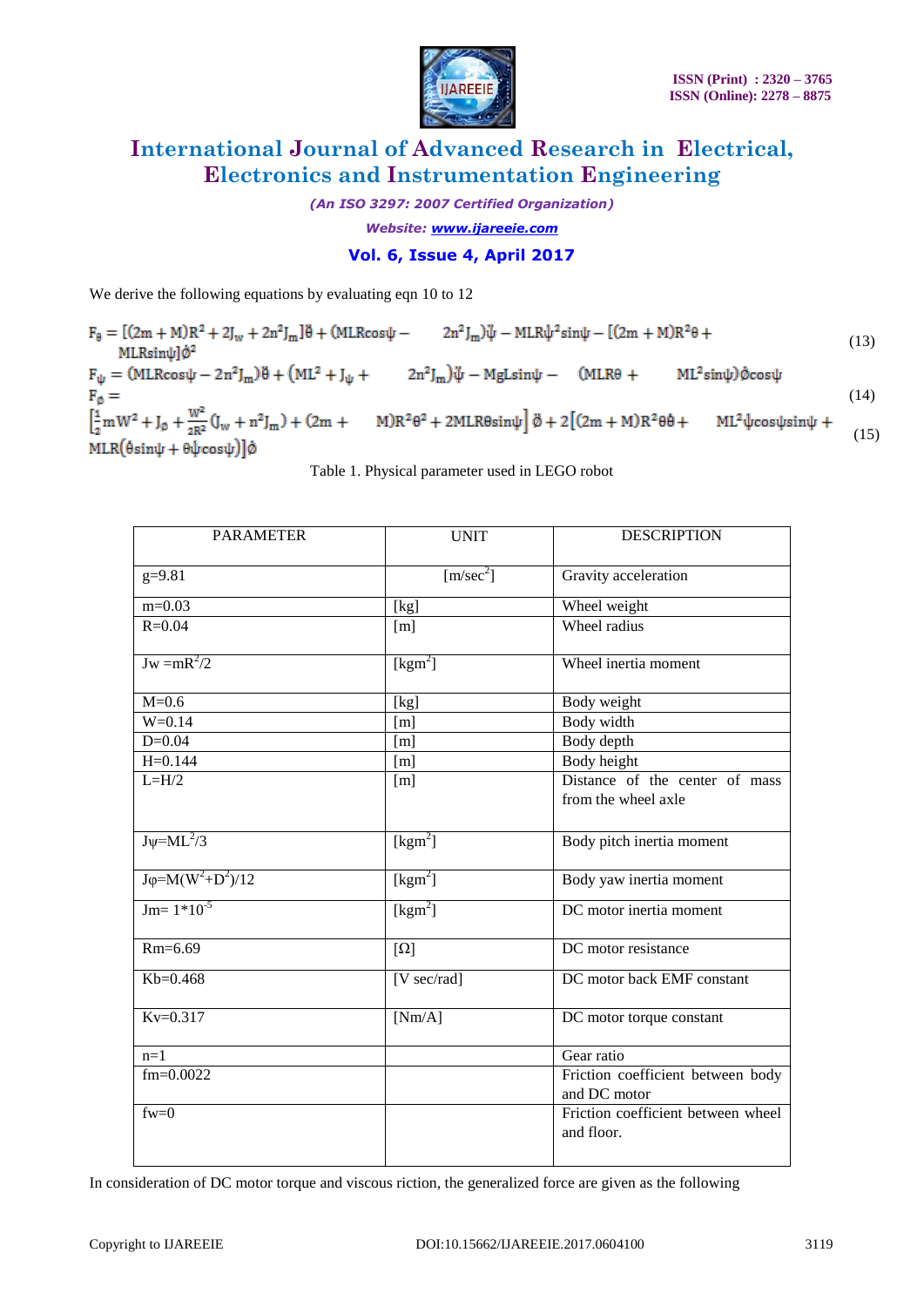

*(An ISO 3297: 2007 Certified Organization)*

*Website: www.ijareeie.com*

### **Vol. 6, Issue 4, April 2017**

$$
\left(\mathbf{F}_{\theta}, \mathbf{F}_{\psi}, \mathbf{F}_{\phi}\right) = \left(\frac{1}{2}\left(\mathbf{F}_{1} + \mathbf{F}_{\mathbf{r}}\right), \mathbf{F}_{\psi}, \frac{\mathbf{R}}{\mathbf{W}}\left(\mathbf{F}_{\mathbf{r}} - \mathbf{F}_{1}\right)\right) \tag{16}
$$

$$
F_1 = nK_t i_1 + f_m(\psi - \theta_1) - f_w \theta_1 \tag{17}
$$

$$
\mathbf{F}_{\mathbf{r}} = \mathbf{n} \mathbf{K}_{\mathbf{t}} \mathbf{i}_{\mathbf{r}} + \mathbf{f}_{\mathbf{m}} \big( \psi - \mathbf{\theta}_{\mathbf{r}} \big) - \mathbf{f}_{\mathbf{w}} \mathbf{\theta}_{\mathbf{r}} \tag{18}
$$

$$
F_{\psi}=-nK_t i_l-nK_t i_r+f_m\big(\psi-\theta_l\big)-f_w\big(\psi-\theta_r\big)~~(19)
$$

where  $i_{1,r}$  is DC motor current

We cannot use DC motor current directly in order to control it because it is based on PWM (voltage) control. Therefore, we evaluate the relation between current  $i_{1,r}$  and voltage  $v_{1,r}$  using DC motor equation. The DC motor equation is generally as follows

$$
L_{m}i_{l,r} = v_{l,r} + K_{b}(\dot{\psi} - \dot{\theta}_{l,r}) - R_{m}i_{l,r}
$$
 (20)

Here we consider that the motor inductance is negligible and is approximated as zero. Therefore the current is

$$
\mathbf{i}_{\mathbf{l},\mathbf{r}} = \frac{\mathbf{v}_{\mathbf{l},\mathbf{r}} + \mathbf{K}_{\mathbf{b}}(\psi - \mathbf{\theta}_{\mathbf{l},\mathbf{r}})}{\mathbf{R}_{\mathbf{m}}} \tag{21}
$$

From Eq.(3.21), the generalized force can be expressed using the motor voltage

$$
\mathbf{F}_{\theta} = \frac{\alpha}{2} \left( \mathbf{v}_{1} + \mathbf{v}_{r} \right) - \left( \beta + \mathbf{f}_{w} \right) \dot{\theta} + \beta \dot{\psi}
$$
 (22)

$$
F_{\psi} = -\alpha (v_1 + v_r) + 2\beta \dot{\theta} - 2\beta \dot{\psi}
$$
 (23)

$$
F_{\emptyset} = \frac{R}{W} \alpha (v_r - v_l) - (\beta + \frac{W}{R} f_w) \dot{\emptyset}
$$
 (24)

$$
\alpha = \frac{nK_t}{R_m}, \beta = \frac{nK_tK_b}{R_m} + f_m \tag{25}
$$

#### B. STATE EQUATIONS OF TWO-WHEELED INVERTED PENDULUM

We can get state equations based on modern control theory by linearizing motion equations at a balance point of NXTway-GS. It means that we consider the limit  $\psi \rightarrow 0$  (sin  $\psi \rightarrow \psi$ , cos  $\psi \rightarrow 1$ ) and neglect the second order term like  $\psi^2$ . The motion equations (3.12) – (3.14) are approximated as the following

$$
F_{\theta} = [(2m + M)R^{2} + 2J_{w} + 2n^{2}J_{m}] \ddot{\theta} + (MLR - 2n^{2}J_{m}) \ddot{\psi}
$$
 (26)

$$
\mathbf{F}_{\psi} = (MLR - 2n^2 J_m)\ddot{\theta} + (ML^2 + J_{\psi} + 2n^2 J_m)\ddot{\psi} - MgL\psi \qquad (27)
$$

$$
\mathbf{F}_{\emptyset} = \left[\frac{1}{2}\mathbf{m}\mathbf{W}^2 + \mathbf{J}_{\emptyset} + \frac{\mathbf{W}^2}{2\mathbf{R}^2}(\mathbf{J}_{\mathbf{w}} + \mathbf{n}^2\mathbf{J}_{\mathbf{m}})\right]\ddot{\emptyset}
$$
\n(28)

Here we consider the following variables  $X_1 X_2$  as state, U and as input.  $x_1 = [0 \quad \psi \quad 0 \quad \psi]^T, x_2 = [0 \quad \phi]^T$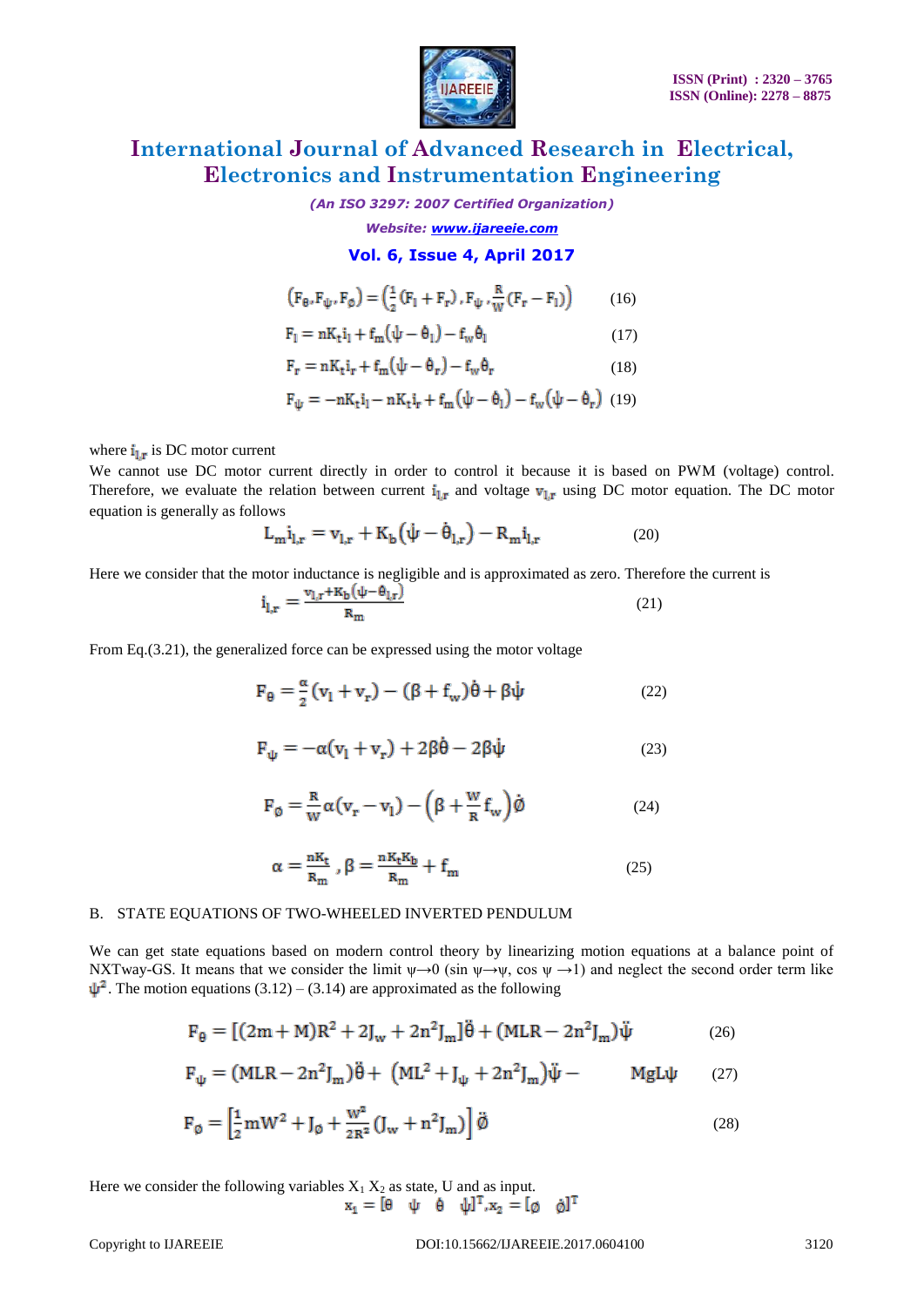

#### *(An ISO 3297: 2007 Certified Organization)*

*Website: www.ijareeie.com*

### **Vol. 6, Issue 4, April 2017**

$$
\mathbf{u} = [\mathbf{v}_1 \quad \mathbf{v}_r]^{\mathrm{T}}
$$
 (29)

$$
\dot{x}_1 = A_1 x_1 + B_1 u \tag{30}
$$

$$
\dot{x}_2 = A_2 x_2 + B_2 u \tag{31}
$$
\n
$$
A_1 = \begin{bmatrix} 0 & 0 & 1 & 0 \\ 0 & 0 & 0 & 1 \\ 0 & A_1(3,2) & A_1(3,3) & A_1(3,4) \\ 0 & A_1(4,2) & A_1(4,3) & A_1(4,4) \end{bmatrix} \tag{32}
$$

$$
A_2 = \begin{bmatrix} 0 & 1 \\ 0 & -I/\kappa \end{bmatrix} \tag{33}
$$

$$
B_1 = \begin{bmatrix} 0 & 0 \\ 0 & 0 \\ B_1(3) & B_1(3) \\ B_1(4) & B_1(4) \end{bmatrix}
$$
 (34)

$$
\mathbf{B}_2 = \begin{bmatrix} 0 & 0 \\ -J_K & J_K \end{bmatrix} \tag{35}
$$

#### **III CONTROLLER DESIGN**

Sliding mode control (SMC) is a nonlinear control technique featuring remarkable properties of accuracy, robustness, and easy tuning and implementation. SMC systems are designed to drive the system states onto a particular surface in the state space, named sliding surface.



Fig. 3 Phase plane plots of SMC

Once the sliding surface is reached, sliding mode control keeps the states on the close neighborhood of the sliding surface. Hence the sliding mode control is a two part controller design. The first part involves the design of a sliding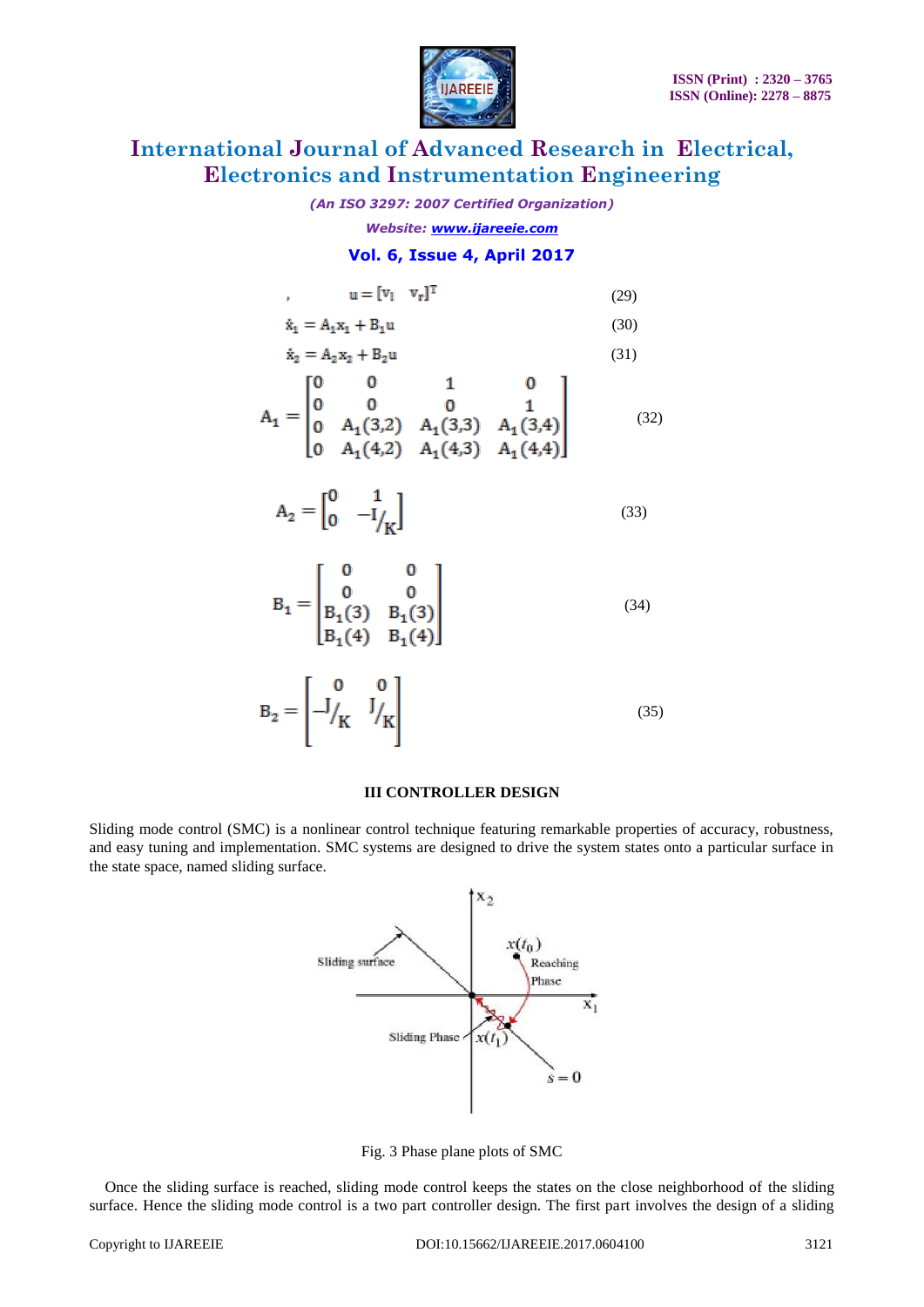

*(An ISO 3297: 2007 Certified Organization)*

*Website: www.ijareeie.com*

### **Vol. 6, Issue 4, April 2017**

surface so that the sliding motion satisfies design specifications. The second is concerned with the selection of a control law that will make the switching surface attractive to the system state

Consider a Single Input Single Output (SISO) system with its state space model as:

$$
\dot{x}_1 = x_2 \tag{36}
$$
\n
$$
\dot{x}_2 = -a_1 x_1 - a_2 x_2 + bu \tag{37}
$$
\nWhere  $0 < a < \bar{a}, 0 < b < \bar{b}$ 

For design of SMC of above mentioned system, sliding surface is chosen as:

$$
\sigma = \lambda x_1 + x_2 \tag{38}
$$

where  $\lambda$  is positive.

For above sliding surface, a control law should be designed so that the sliding surface is reached to zero, i.e. made attractive towards the origin. This can be achieved by Lyapunov stability technique.

Consider a Lyapunov function as:

$$
V = \frac{1}{2}\sigma^2\tag{39}
$$

which implies that on differentiating

$$
\vec{v} = \sigma \vec{\sigma}
$$
\n
$$
= \sigma(-a_1x_1 - a_2x_2 + bu)
$$
\n
$$
= \rho|\sigma|
$$
\n
$$
u = b^{-1}[-a_1x_1 - (a_2 - \lambda)x_2 - \rho \frac{|\sigma|}{\sigma} \qquad (41)
$$
\n
$$
= b^{-1}[-a_1x_1 - (a_2 - \lambda)x_2 - \rho \sin(\sigma)]
$$
\n
$$
= u_{eq} + u_{sw}
$$
\nwhere\n
$$
sign(\sigma) = \frac{|\sigma|}{\sigma}
$$
\n
$$
u_{eq} = b^{-1}[-a_1x_1 - (a_2 - \lambda)x_2]
$$
\n
$$
u_{sw} = b^{-1} \rho sign(\sigma)
$$
\n(40)

#### **IV SIMULATION**

In this paper simulation is done using MATLAB SIMULANK program. By running the program I obtain the following response. MATLAB program is shown in the Table 2

| Table 2 MATLAB program |  |
|------------------------|--|
|------------------------|--|

| %% two wheel mobile robot                                 | $c=[0.0003 \ 0.1002; -0.10005 \ 0.1002; -0.22 \ -0.3; -1]$     |
|-----------------------------------------------------------|----------------------------------------------------------------|
|                                                           | $0.005; -0.0011 -0.003; 0.000023 -0.00022);$                   |
| clear all                                                 | for $time0:dt:30$                                              |
| close all                                                 | $Xdt = A^*X + B^*U$ ;                                          |
| $A=$ [0 0 1 0 0 0;0 0 0 1 0 0;0 -409.7184 -162.1273       | $X=X+Xdt^*dt$                                                  |
| 162.1273 0 0;0 269.6273 78.1496 -78.1496 0 0;0 0 0 0 0 0  | $Xt = X-Xd$                                                    |
| $1;000000 -95.5684$ ;                                     | $e=xt$                                                         |
| $B=[0 0; 0 0; 157.5798 157.5798; -75.9576 -75.9576; 0 0;$ | $s = c' * Xt$                                                  |
| 53.0787 53.0787];                                         | $U = inv(c'*B)*c'*A*X-k*sign(s)$                               |
| $dt = 0.01$ ;                                             | thet(ii)= $X(1)$ ; thetdt(ii)= $X(2)$ ; thetdtdt(ii)= $X(3)$ ; |
| $k=1$ ;                                                   | thetdtdt $dt$ (ii)= $X(4)$ ;                                   |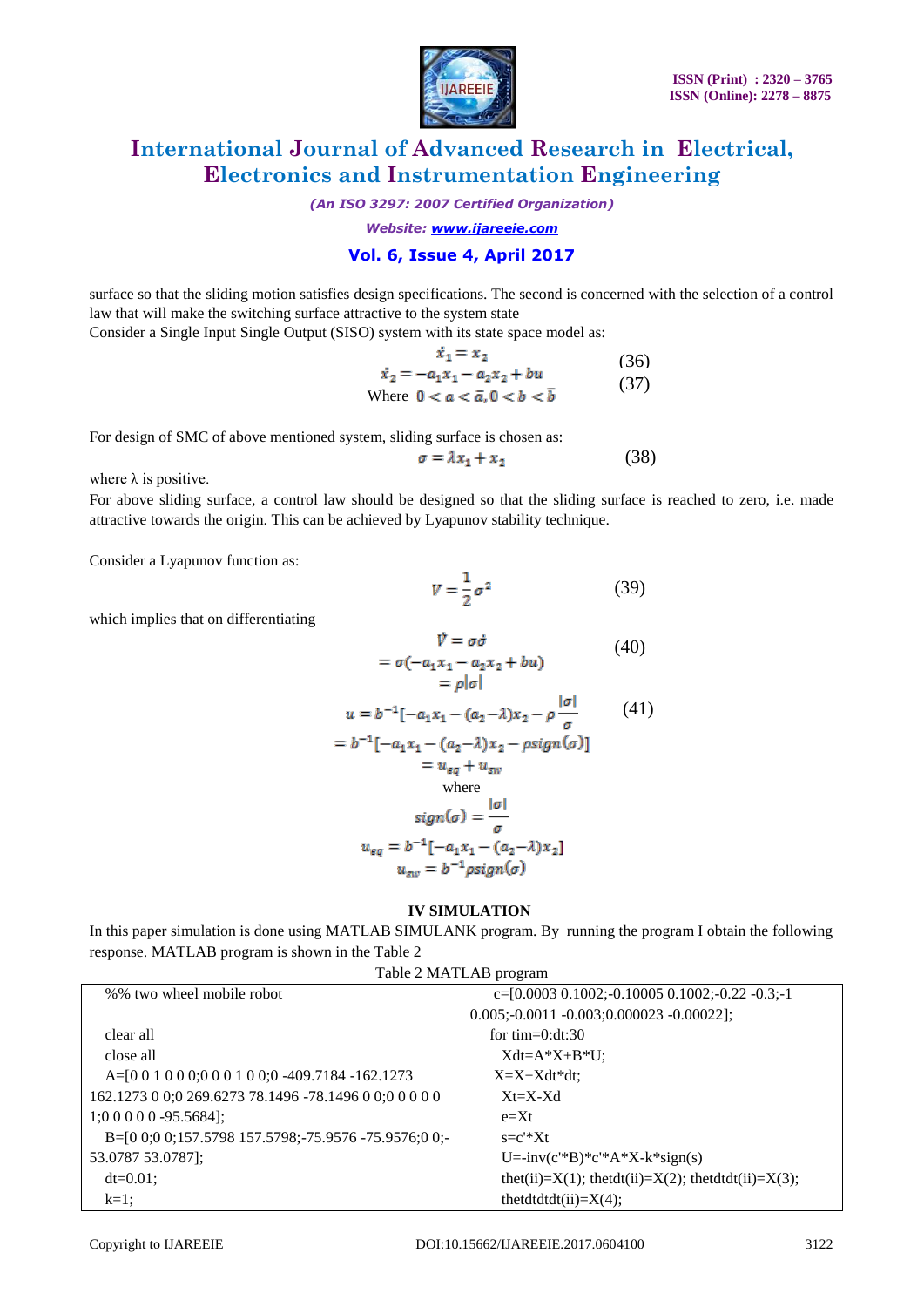

*(An ISO 3297: 2007 Certified Organization)*

*Website: www.ijareeie.com*

### **Vol. 6, Issue 4, April 2017**

x1d=0/57.3; x2d=0/57.3; x3d=0/57.3; x4d=0; x1=45/57.3; x2=5/57.3;x3=20/57.3;x4=2/57.3;  $X=[x1;x2;x3;x4;x5;x6];$ Xd=[x1d;x2d;x3d;x4d;x5d;x6d];  $ii=1$ ; U=[0;0];

 $ut(ii)=U(1); utt(ii)=U(2);$ et(ii)=e(1); ft(ii)=e(2); gt(ii)=e(3); jt(ii)=e(6);  $x(ii)=x1d; y(ii)=x2d; z(ii)=x3d; v(ii)=x4d;$  time(ii)=tim;  $ii=i+1;$ end

By running the program coded , the response are shown below



Fig 4 MATLAB Simulink Response of Lego 2WMR θ and Ψ vs time





Fig 4 MATLAB Simulink Response of Lego 2WMR  $\dot{\theta}$  and  $\dot{\Psi}$  vs time



Fig 5 MATLAB Simulink Response of Lego 2WMR Contol Input